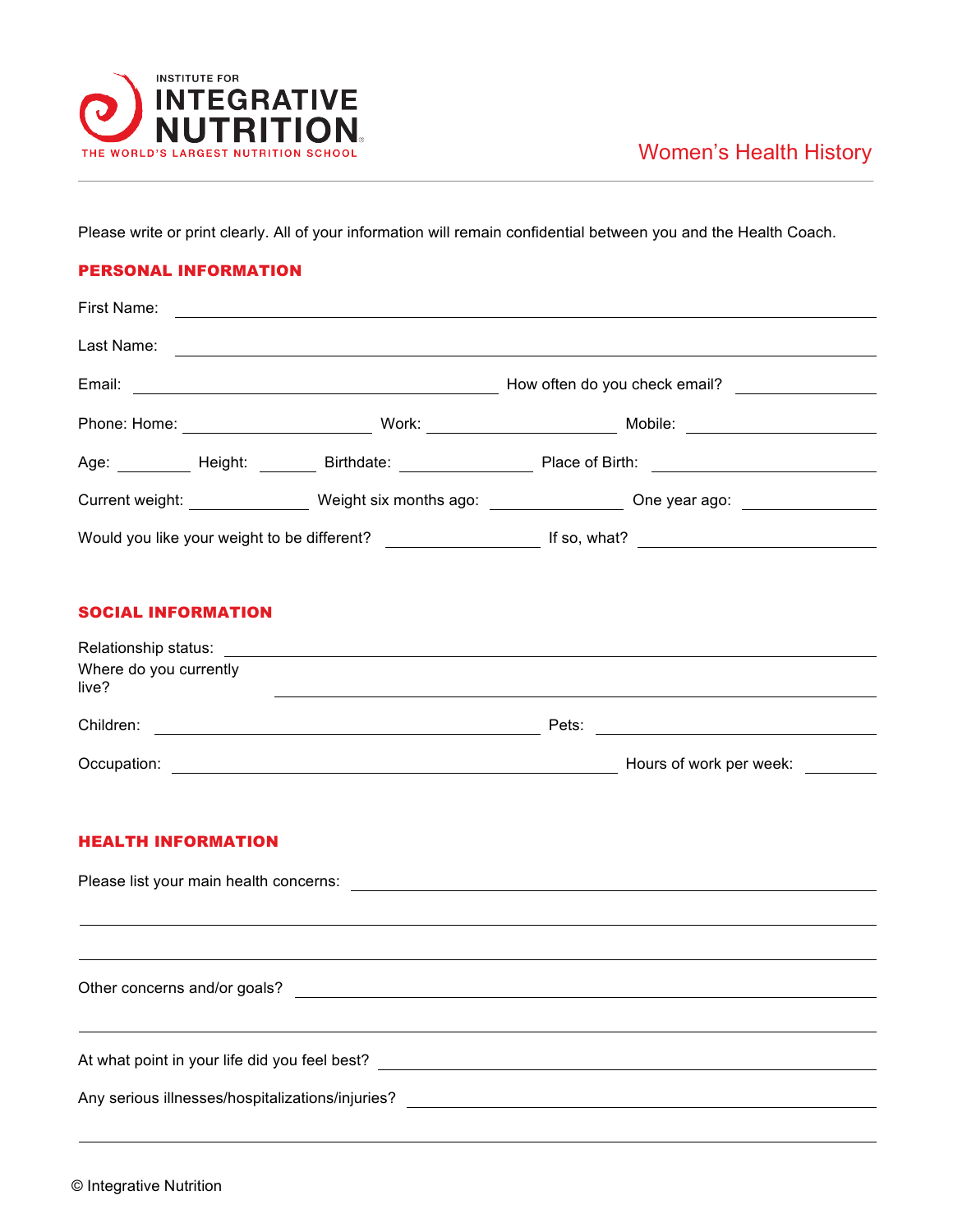

## Women's Health History

| <b>HEALTH INFORMATION (continued)</b>                                                                                                                                                               |                                       |                                                                                                                |  |  |  |  |  |  |  |
|-----------------------------------------------------------------------------------------------------------------------------------------------------------------------------------------------------|---------------------------------------|----------------------------------------------------------------------------------------------------------------|--|--|--|--|--|--|--|
|                                                                                                                                                                                                     |                                       |                                                                                                                |  |  |  |  |  |  |  |
|                                                                                                                                                                                                     | How is/was the health of your father? |                                                                                                                |  |  |  |  |  |  |  |
|                                                                                                                                                                                                     |                                       |                                                                                                                |  |  |  |  |  |  |  |
|                                                                                                                                                                                                     |                                       | How is your sleep? ______________ How many hours? ______________ Do you wake up at night? _______________      |  |  |  |  |  |  |  |
|                                                                                                                                                                                                     |                                       |                                                                                                                |  |  |  |  |  |  |  |
|                                                                                                                                                                                                     |                                       |                                                                                                                |  |  |  |  |  |  |  |
|                                                                                                                                                                                                     |                                       |                                                                                                                |  |  |  |  |  |  |  |
|                                                                                                                                                                                                     |                                       |                                                                                                                |  |  |  |  |  |  |  |
| <b>WOMEN'S HEALTH</b>                                                                                                                                                                               |                                       |                                                                                                                |  |  |  |  |  |  |  |
|                                                                                                                                                                                                     |                                       | Are your periods regular? ____________ How many days is your flow? ______ How frequent? __________________     |  |  |  |  |  |  |  |
|                                                                                                                                                                                                     |                                       |                                                                                                                |  |  |  |  |  |  |  |
|                                                                                                                                                                                                     |                                       |                                                                                                                |  |  |  |  |  |  |  |
|                                                                                                                                                                                                     |                                       |                                                                                                                |  |  |  |  |  |  |  |
|                                                                                                                                                                                                     |                                       | Do you experience yeast infections or urinary tract infections? Please explain: ______________________________ |  |  |  |  |  |  |  |
|                                                                                                                                                                                                     |                                       |                                                                                                                |  |  |  |  |  |  |  |
| <b>MEDICAL INFORMATION</b>                                                                                                                                                                          |                                       |                                                                                                                |  |  |  |  |  |  |  |
|                                                                                                                                                                                                     |                                       |                                                                                                                |  |  |  |  |  |  |  |
| ,我们也不会有一个人的人,我们也不会有一个人的人,我们也不会有一个人的人,我们也不会有一个人的人,我们也不会有一个人的人。""我们的人,我们也不会有一个人的人,我<br>Any healers, helpers, or therapies with which you are involved? Please list: _________________________________ |                                       |                                                                                                                |  |  |  |  |  |  |  |
|                                                                                                                                                                                                     |                                       |                                                                                                                |  |  |  |  |  |  |  |

What role do sports and exercise play in your life?